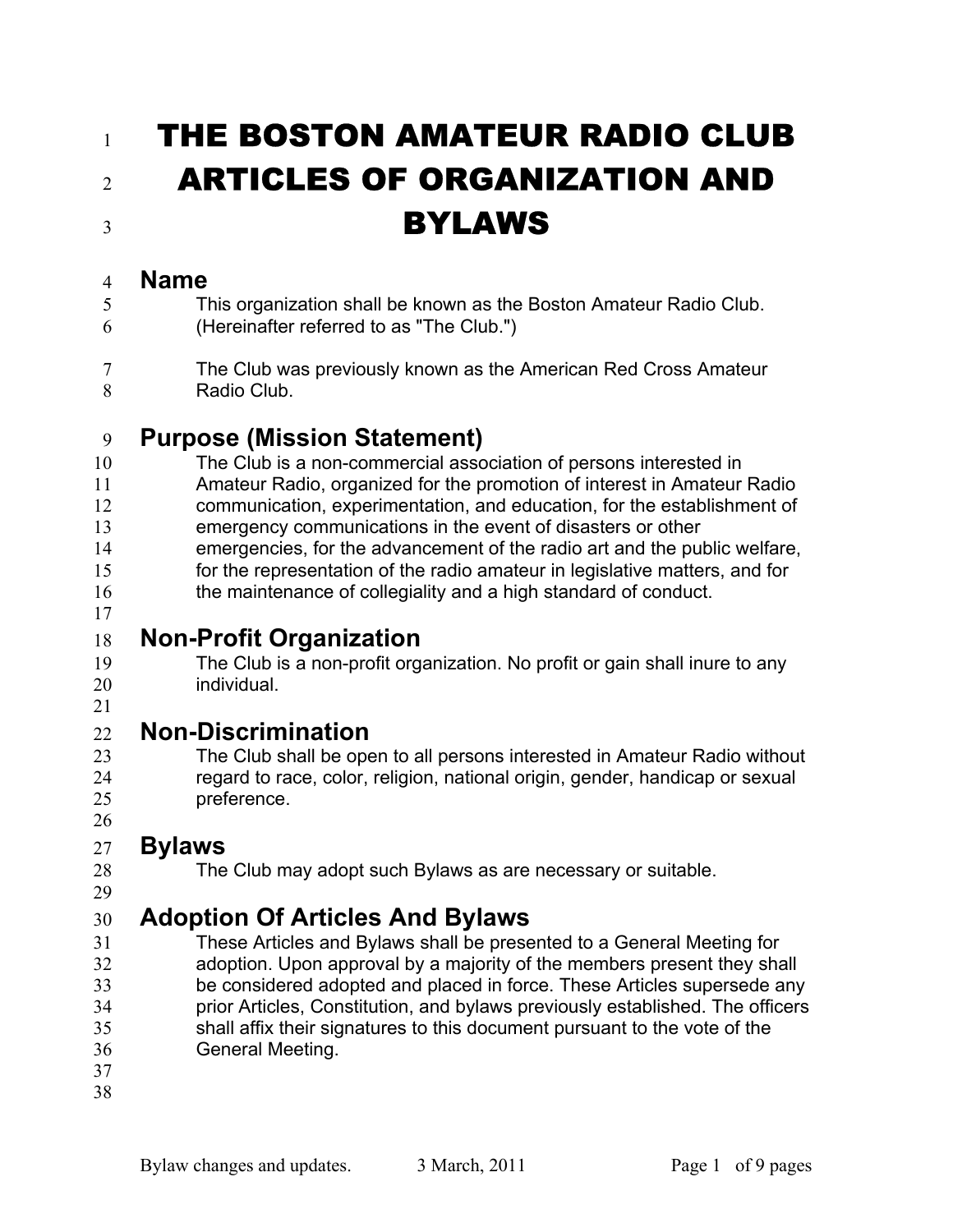# **Article I: Officers and Elections**

#### **Section 1 Officers**

The Officers of The Club shall be a President, Vice-President, Secretary, and Treasurer. The duties of the officers are as follows:

#### **President**

The President shall be the Chief Executive Officer of The Club.

The President shall have general supervision of the affairs of the Club, shall be the authorized signatory of all contracts and legal documents executed by The Club or shall assign another member to sign specific contracts or documents, except as indicated by a specific provision of the Bylaws, shall make reports to the members of The Club, and perform all such duties as are incident to the President's office or are properly required of the President by the Bylaws, Massachusetts state, and United States law. In addition, the President shall appoint all standing and special committees, serving as ex-officio member of each. The President shall chair the Executive Committee.

58 The President shall receive reports as he/she may direct from all other<br>59 officers and committee chairs. All undated documents including but no officers and committee chairs. All updated documents, including but not limited to membership lists, dues receipts, and others pertaining to the organization, shall be provided to the President in a timely manner.

#### **Vice-President**

The Vice-President shall perform such duties as are incidental to the office. The Vice-President shall assume all duties of the President in the absence, incapacity or at the request of the President, and shall succeed the President in said office should the office be vacant.

The Vice-President shall chair the standing Repeater Committee.

#### **Secretary**

The Secretary shall be responsible for all recording duties as required for the operation of The Club, have charge of The Club minutes, sign all such instruments as require the Secretary's signature, and shall make such reports and perform such duties as are incidental to the office. The Secretary shall have responsibility for minutes of all General, Special, and Business Meetings of The Club. The Secretary shall maintain custody of all Club Records, be responsible for assuring that notices for all Meetings or other designated events are issued, and perform such corresponding duties as are required for the operation of The Club. The Secretary shall keep a complete record of The Club's membership.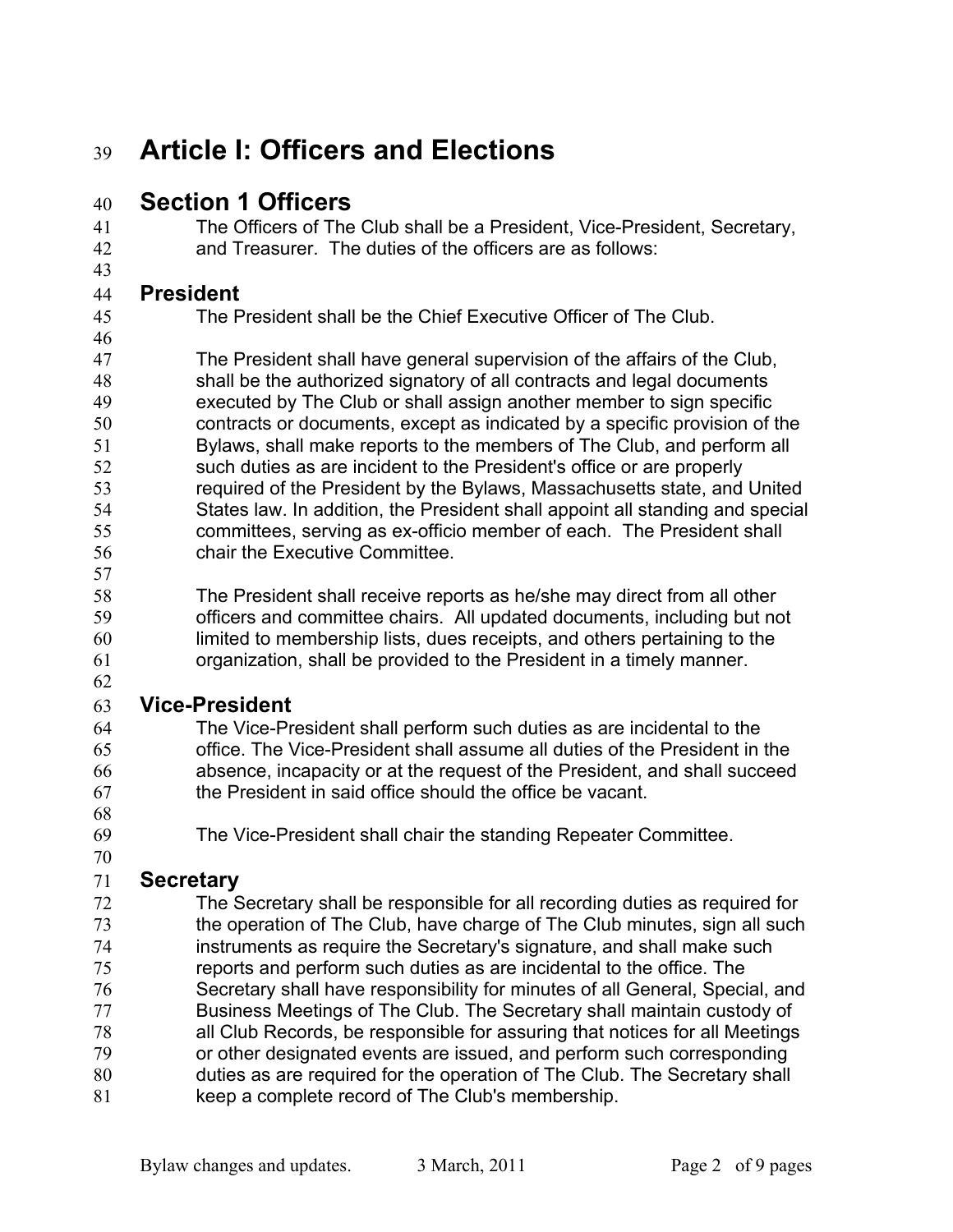#### **Treasurer**

- The Treasurer Shall be the Chief Financial Officer of The Club.
- The Treasurer shall have custody of all funds and securities of The Club and deposit same in the name of The Club in such financial institutions as appropriate.
- 

- The Treasurer shall sign all checks, and shall sign all other instruments as require the Treasurer's signature, and shall make such reports and perform such other duties as are incident to the office. The Treasurer shall be responsible for the collecting of dues and all other monies due The Club. The Treasurer shall make no distribution of funds without proper authorization by The Club. The Treasurer shall keep a complete record of The Club's financial condition and accounting of all Club money. An Annual Report shall be submitted to the members. An audit of the Treasurer's accounts may be made at any time by an audit committee appointed by the President. Such committee shall consist of the Vice-
- President and two members.

#### **Eligibility for Office**

All members in good standing shall be eligible to hold any of the offices, except that no individual shall hold more than one elected office at any one time. Further, all officers shall be licensed Amateur Radio operators.

#### **Term of Office**

#### The officers shall be elected to and serve terms of one year.

**Resignation of Officers** 

- Resignation of an officer shall be effective when received in writing by another officer. The replacement shall be appointed by the president and approved by the executive committee.
- 

#### **Removal of Officers**

- An officer of The Club may be removed from office only by a two thirds vote of the membership present at a Special Meeting called for that express purpose.
- 

#### **Vacating Of Office**

- 120 When any officer shall vacate their office for any reason, they shall immediately turn over all items in their possession that belong to The Club 122 to their successor or another officer if no successor is currently available.
- 
- 
-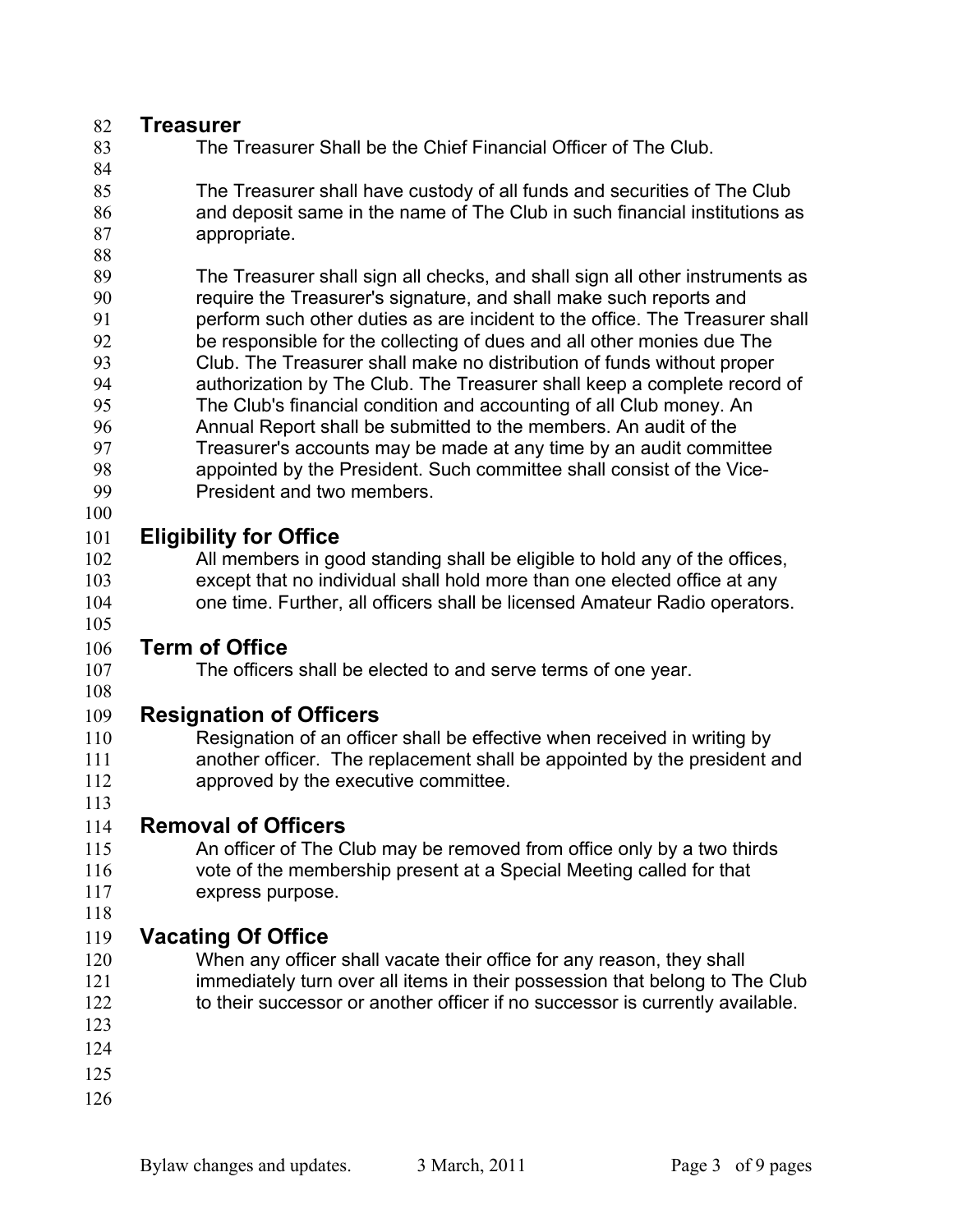#### **Vacancy Of An Office**

- Vacancy of an office shall be filled by appointment by the president and approved by the executive committee. The Officer so appointed serve the unexpired term of the vacant office.
- 

#### **Section 2: Elections**

#### **General Elections**

- A nominating committee shall be appointed by the President at the April General meeting. The nominating committee shall present the nominees **at the May General meeting.**
- The officers of The Club shall be elected at the June General meeting and shall assume their duties at that time.
- Signed, sealed absentee ballots enumerating specific candidates for office may be accepted anytime prior to the vote for that office. No proxy ballots shall be accepted.
- 

#### **Article II: Committees and Meetings**

#### **Section 1: Committees**

- There shall be three standing committees: Executive, Membership, and Repeater Committees. The President shall appoint the chairperson of the Membership Committee and of any ad hoc committees.
- The Executive Committee shall be chaired by the President or his/her designated representative and consist of the elected officers and such members as shall be appointed by the President.
- Committees shall meet at a time and place as prescribed by the President or the Chair of the committee.
- Committee membership shall be at the discretion of the committee chair with guidance from the President. Preference shall be considered for knowledge and/or skills necessary for the committee to effectively perform its duties.
- Ad hoc committees shall be formed as needed. The President shall appoint the chair of such a committee and define its scope. Ad hoc committees shall submit necessary reports and dissolve upon completion of their designated work.
- 

- 
-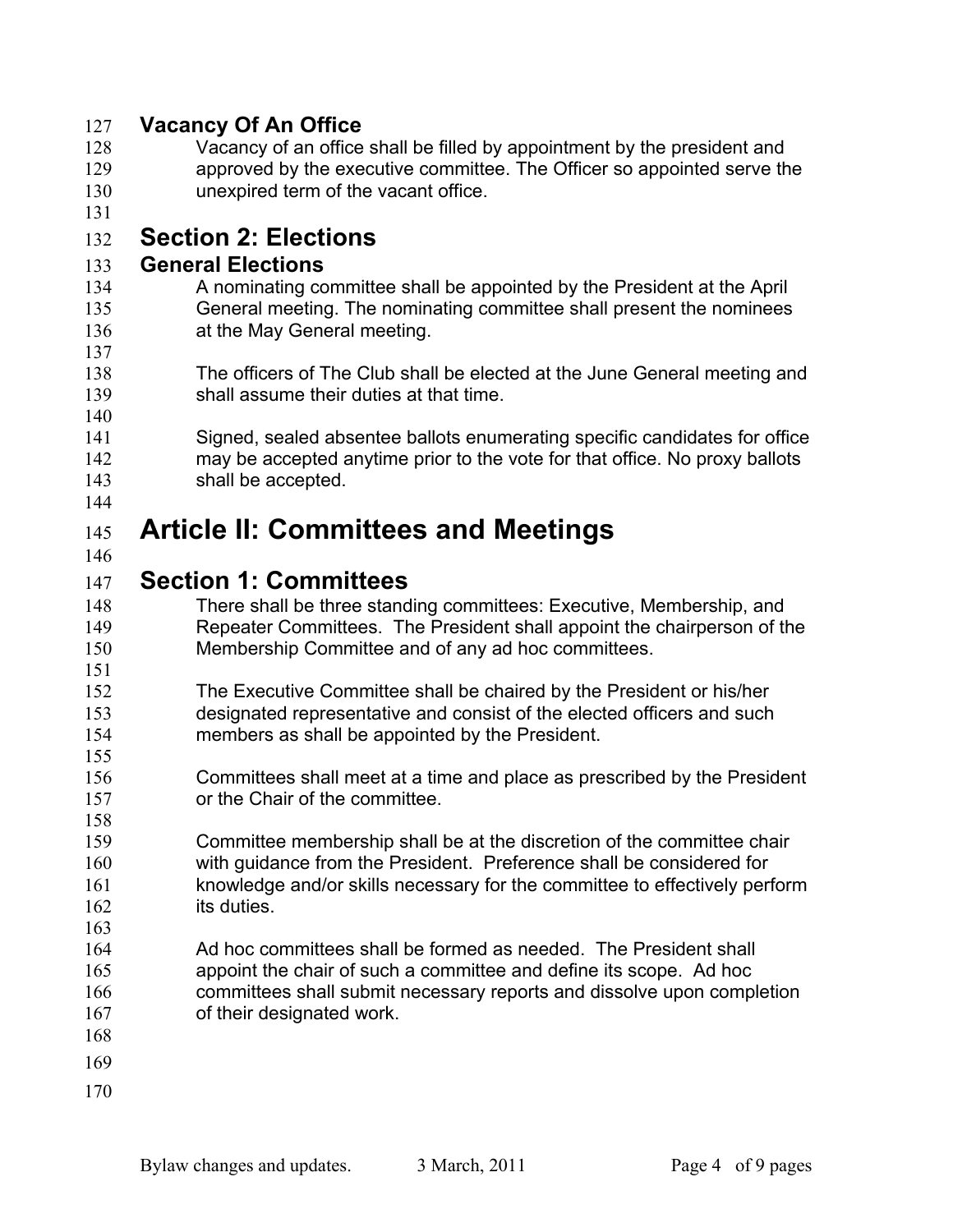### **Section 2: Meetings**

#### **Types of Meetings**

There shall be three types of meetings. Business, General, and Special. 

#### **Business Meetings**

- Business Meetings shall be held quarterly at the time and location designated for such purpose by the President. Business Meetings were formally known as Executive Committee Meetings.**<sup>3</sup>**
- 
- Financial and committee reports shall be given at the Business Meeting.

#### **Quorum**

- 183 A quorum shall be necessary to conduct business at any meeting. For a General or Special meeting a quorum shall consist of a minimum of ten per cent of the membership including a minimum of two elected officers. For a Business Meeting, a quorum shall consist of three officers and one Executive Committee member, or two officers and three Executive Committee members.
- 

#### **Executive Committee Meeting**

The Executive Committee shall meet at such times and places as directed by the President. Club Officers and appointed members shall be eligible to vote. The Executive Committee meetings Shall be known and referred to as Business Meetings.**<sup>3</sup>**

#### 

#### **General Meeting**

- A General Meeting shall be called at least 10 months of each calendar 198 vear at a time and place as directed by the President.<sup>2</sup> Said meeting should be scheduled at a time and place so as to reasonably allow the maximum number of members to attend. Said meeting shall conduct such business as the membership shall deem appropriate except where restricted by these Articles and Bylaws.
- If a General Meeting must be delayed or canceled due to unforeseen circumstances, such as, but not limited to, a snowstorm or other natural event, and there is no pending business of an immediate nature to be conducted, another club event such as Field Day or a holiday party may be substituted for the canceled meeting in order to meet the required number of monthly meetings.
- 
- **If pending business of an immediate nature exists, it shall be disposed of** by the Executive Committee through the communications methods of e-
- mail and telephone. The President shall be empowered to act in such
- matters subject to the advice and consent of the Executive Committee.
-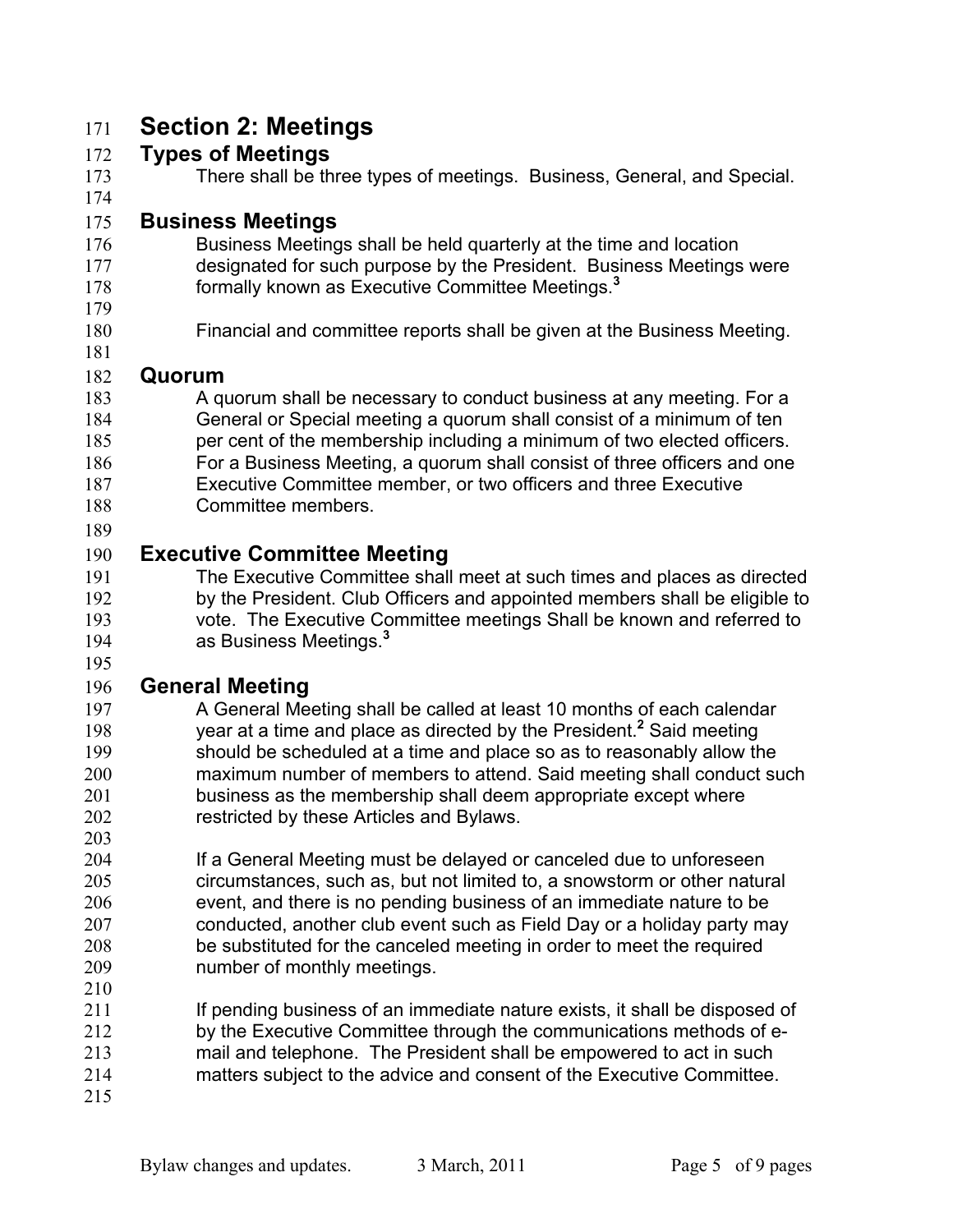#### **Special Meeting**

- A Special Meeting shall be called by a majority vote of the members
- present at a General meeting or an Executive Committee meeting and
- shall be held at a time and place directed by the President. A Special Meeting must be held no sooner than 10 days nor later than 30 days after
- 221 the meeting at which the Special Meeting was called. Proper notice of said
- meeting must be given and shall consist of transmittal of the proposed action and the time and place of the meeting to the membership. The
- agenda of a Special meeting shall be restricted to the matter(s) for which it was called.
- 

# **Article III: Membership**

All members shall be entitled to such privileges as are not prohibited by law, regulation or the rules of affiliated organizations. **<sup>1</sup>**

# **Section 1: Types Of Membership**

#### **Regular Membership**

- 
- A Regular member shall receive all benefits of membership.

#### **Adult Member:**

- An Adult Member shall receive all benefits of membership. An Adult Member shall be considered a Regular Member.**<sup>1</sup>**
- 

#### **Junior Member:**

- An individual who is under the age of eighteen shall join as a Junior Member. A Junior Member shall receive all benefits of membership. 241 Dues for a Junior Member will be one half  $(\frac{1}{2})$  of the amount required of an Adult member. A Junior Member shall be considered a Regular Member.**<sup>1</sup>**
- 

#### **Senior Member:**

An individual who is sixty-five years of age or older may join as a Senior Member. A Senior Member shall receive all benefits of membership. Dues 248 for a Senior Member will be one half  $(\frac{1}{2})$  of the amount required of Adult member. A Senior Member shall be considered a Regular Member.**<sup>1</sup>** 

#### **Family Membership**

- Family membership in The Club shall be open to all persons living in the same household as a Regular Member. Family Members shall have the same rights and privileges as regular members, except that mailed announcements shall be addressed to only the designated member in that household.**<sup>1</sup>**
-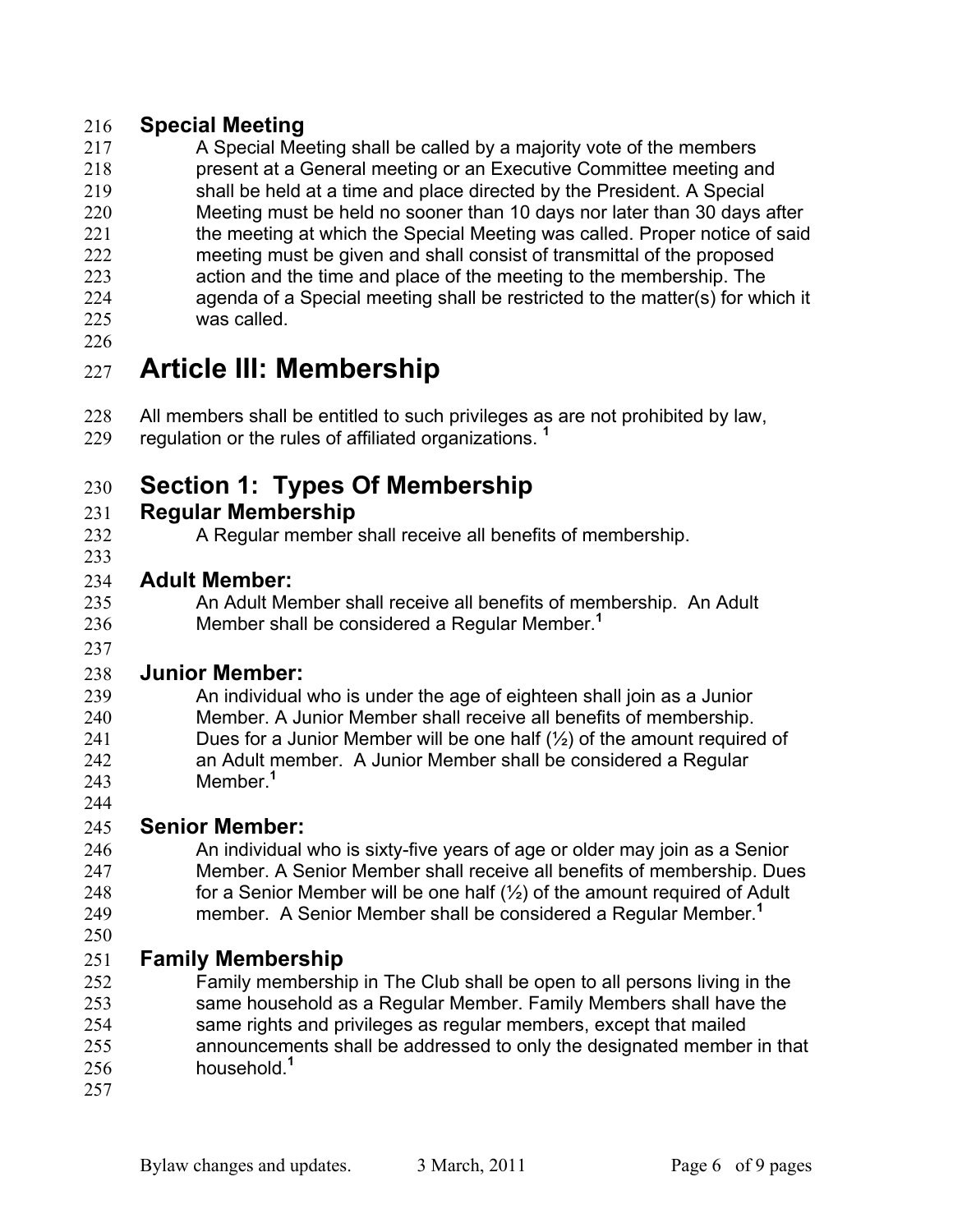#### **Partial Year Membership Dues**

- Dues paid after June 30 shall be eligible for a rate of one half (½) of the amount for the full year. A member paying such amount shall be eligible 261 for full membership benefits the same as if the full year rate were paid.
- 

### **Section 2: Conditions Of Membership**

#### **Term of Membership**

#### The term of membership shall run concurrent with the calendar year.

#### **Application for Membership**

Application for Membership shall be made on an approved form and accompanied by payment of Dues. However, lack of filing the approved form shall not be sufficient cause for denial of membership.

#### **Member in Good Standing**

273 A Member shall be considered to be in good standing if their dues are current or in arrears by not more than three calendar months after the start of the fiscal year.

#### **Revocation of Membership**

- Membership may be revoked by The Club for cause, pursuant to a review by the Executive Committee and presentation to the membership at a General Meeting for a majority vote. The person whose membership is being considered for revocation has the right to be heard before the Executive Committee at a Business Meeting, and by those members assembled at a General Meeting that are considering the revocation.
- 

# **Article IV: Fiscal Matters**

# **Section 1: Fiscal Matters Of The Club**

#### **Fiscal Year**

The Fiscal year shall be the Calendar year.

#### **Membership Dues**

Dues shall be payable in an amount decided by a majority vote of an Executive Committee Meeting. Dues shall be payable at the beginning of a calendar year, or at such time as an application for membership is made.

#### **Expenditure Authorizations**

- A General Meeting or Executive Committee Meeting may authorize the expenditure of any amount for any purpose. A Special Meeting may
- authorize the expenditure of any amount, but such expenditure(s) are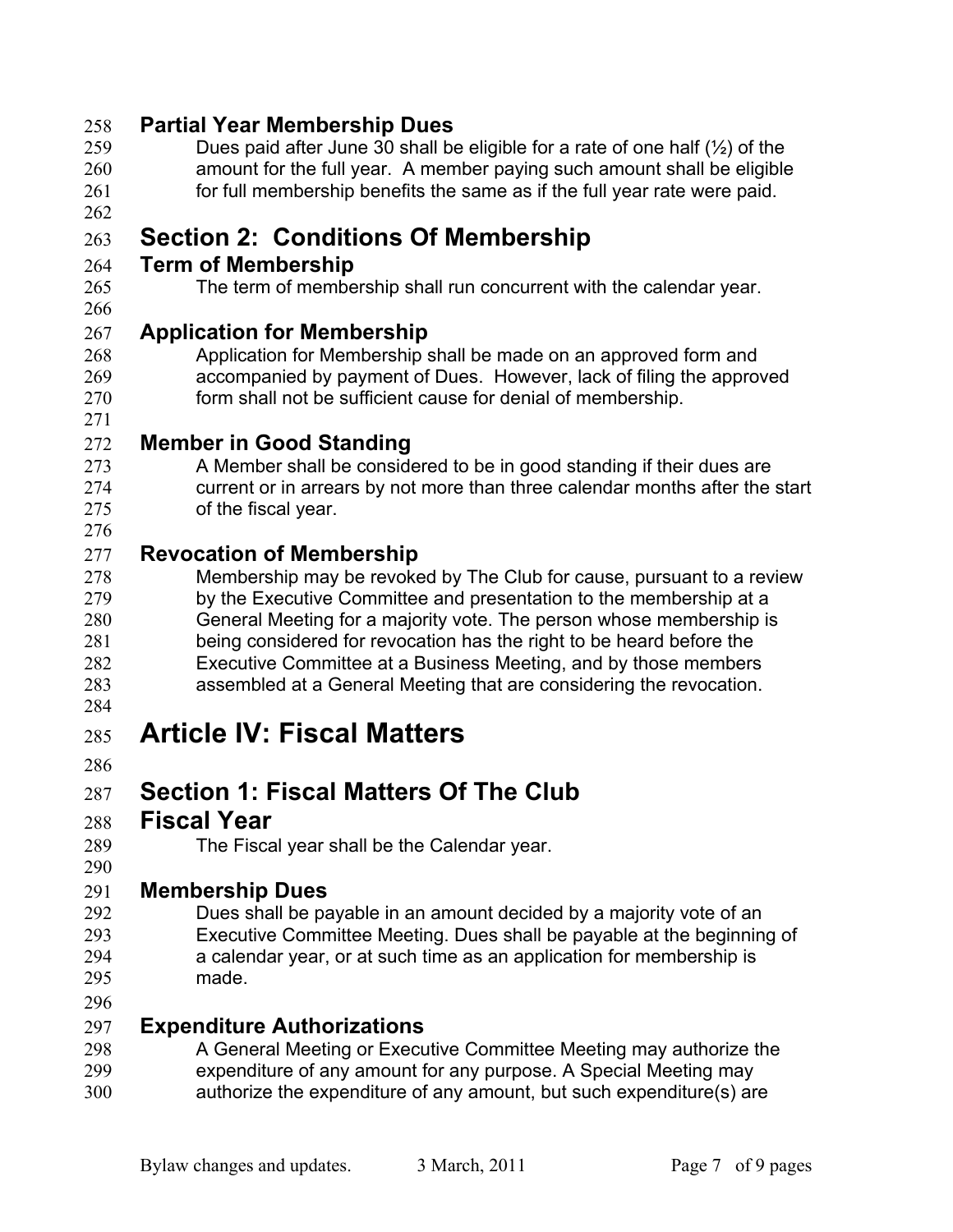restricted to the agenda of the meeting. An individual Officer may authorize the expenditure of up to \$100 dollars.

# **Article V: Other**

#### 

# **Section 1: Dissolution**

#### **Dissolution Of The Club**

- The Club may be dissolved only by a two-thirds vote of the membership present at a Special Meeting properly called.
- In the event of the dissolution of The Club, the assets shall be donated by the officers of The Club to one or more non-profit organizations in such manner as defined in the bylaws. Such distribution of assets shall be determined at this Special Meeting and shall be implemented by the officers per the direction of The Club membership.
- 

# **Section 2: Bylaws**

#### **Adoption Of Bylaws**

These Articles and Bylaws shall be presented to a General Meeting. Upon approval by a majority of members present they shall be adopted and immediately placed in force.

# **Amendment Of Articles And Bylaws**

- These Articles and Bylaws may be amended by a two-thirds vote of the members present at a either a General Meeting or a Special Meeting called for such purpose.
- 

# **Section 3: Parliamentary Authority**

#### **Parliamentary Authority**

- The parliamentary authority of The Club shall be the most recent edition of The
- Modern Edition of Robert's Rules of Order, published by Berkely Books.
- However, in any case where the Articles of Organization or the Bylaws of the
- Club differ from said authority those governing instruments shall prevail. **<sup>1</sup>**
- 
- 
- 

#### **Amendments to the Bylaws of the Boston Amateur Radio Club**

 **1.** Per amendments passed by vote of the general meeting held January 20, 1993. The officers of the Boston Amateur Radio Club hereby attest the